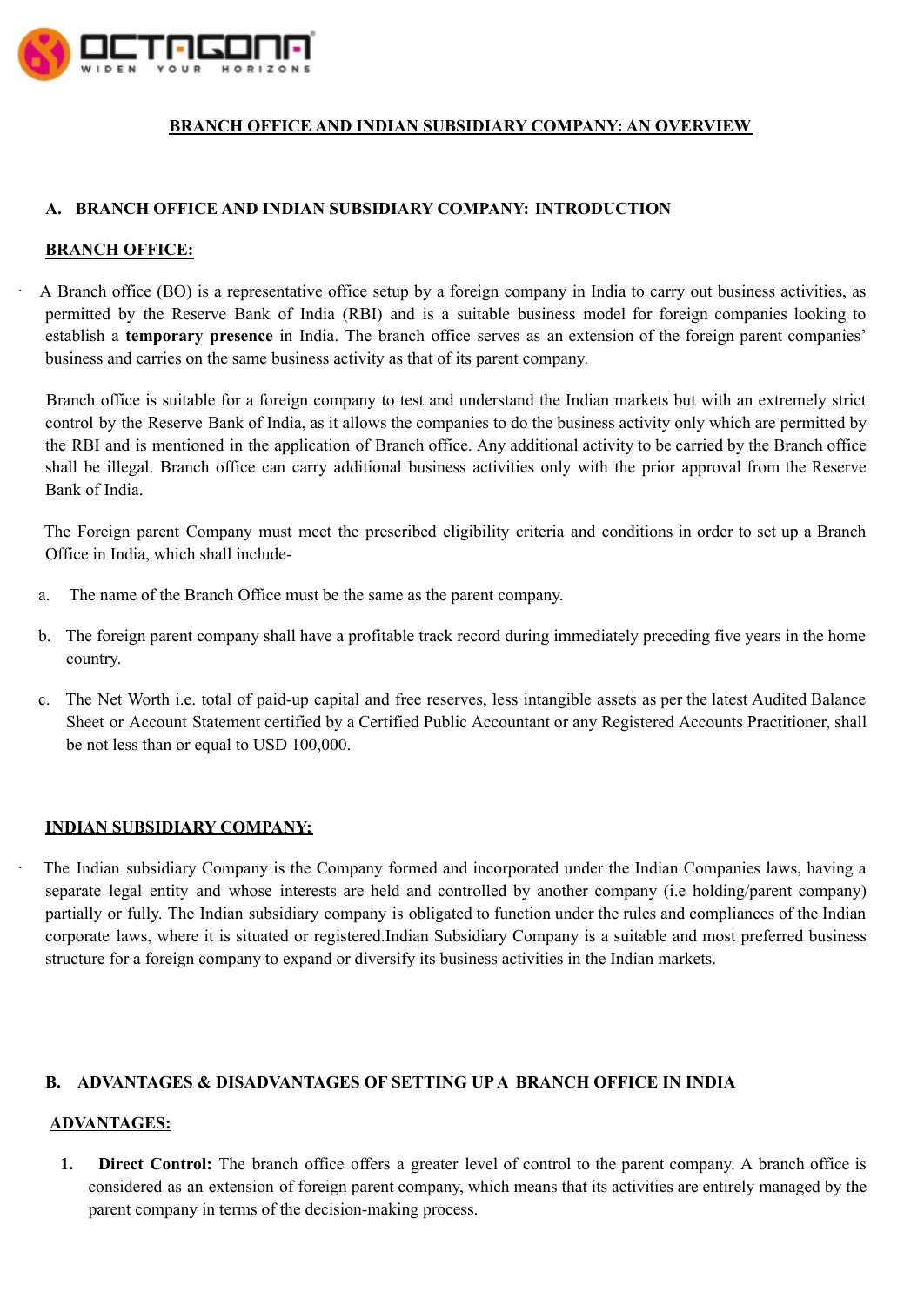

- **2. Brand Value:** The branch office in India maintains the brand value of the parent company as it shall use the same name as that of the Parent company.
- **3. Cost Effective:** Compliance cost of a branch office is comparatively low. Also, there will be no requirement of infusion of equity, only the funds for operational requirements are needed.
- **4. Access to new market:** Branch Office is a suitable model for a foreign company to enter India and understand the Indian market as it allows the foreign companies to test and do business in India, subject to certain conditions, and allows access to the new market.
- **5. Repatriation of Funds to the Parent Company:** Profits can be freely repatriated to the parent Company subject to payment of applicable taxes in India.

## **DISADVANTAGES:**

- **1. Restricted Business Activities:** The branch office, as an extension of its foreign parent company, is only allowed to conduct activities permitted by the RBI. There are several restrictions on the activities of Branch Office. Branch offices are still generally forbidden from engaging in retail trading, manufacturing or processing activities within India.
- **2. Eligibility Criteria:** Companies incorporated outside India can only set up a branch office in India, if it meets the eligibility criteria of profitable and steady financial track record and sound net worth as prescribed by the RBI.
- **3. Approvals:** For setting up a Branch office in India, to take prior approval of RBI (Reserve Bank of India) is mandatory. Requirement for Documents is much more stringent for opening a Branch Office in India.
- **4. Taxability:** Branch Office treated as a foreign company and compared to Indian Subsidiary, the tax rate for the Branch Office is higher.
- **5. Expenses:** If the Branch Office in India does not generate any revenue and is unable to meet its expenses, then all of their financial obligations need to be fulfilled by the foreign parent company.
- **6. Setting-up:** Branch Office can take 4-6 months to setup in India, as permissions from RBI take time. The actual registration process for the Branch office starts post approval.

## **C. ADVANTAGES & DISADVANTAGES OF SETTING UP SUBSIDIARY COMPANY IN INDIA**

### **ADVANTAGES:**

- 1. **Separate Legal Identity:** An Indian Subsidiary Company enjoys the benefits of Separate Legal Identity in the eyes of law. Indian subsidiaries have a management structure and shareholding pattern of its own, different from the parent company.
- 2. **Foreign Direct Investments:** In case of Indian Subsidiary, FDI is allowed 100% without any prior permission. However, it requires posts facto filing/intimation to the Reserve Bank of India.
- 3. **Control:** Foreign Parent Company can retain a 100% effective ownership of its Indian Counter-part by incorporating a wholly owned subsidiary and hence, can indirectly control the Indian subsidiary.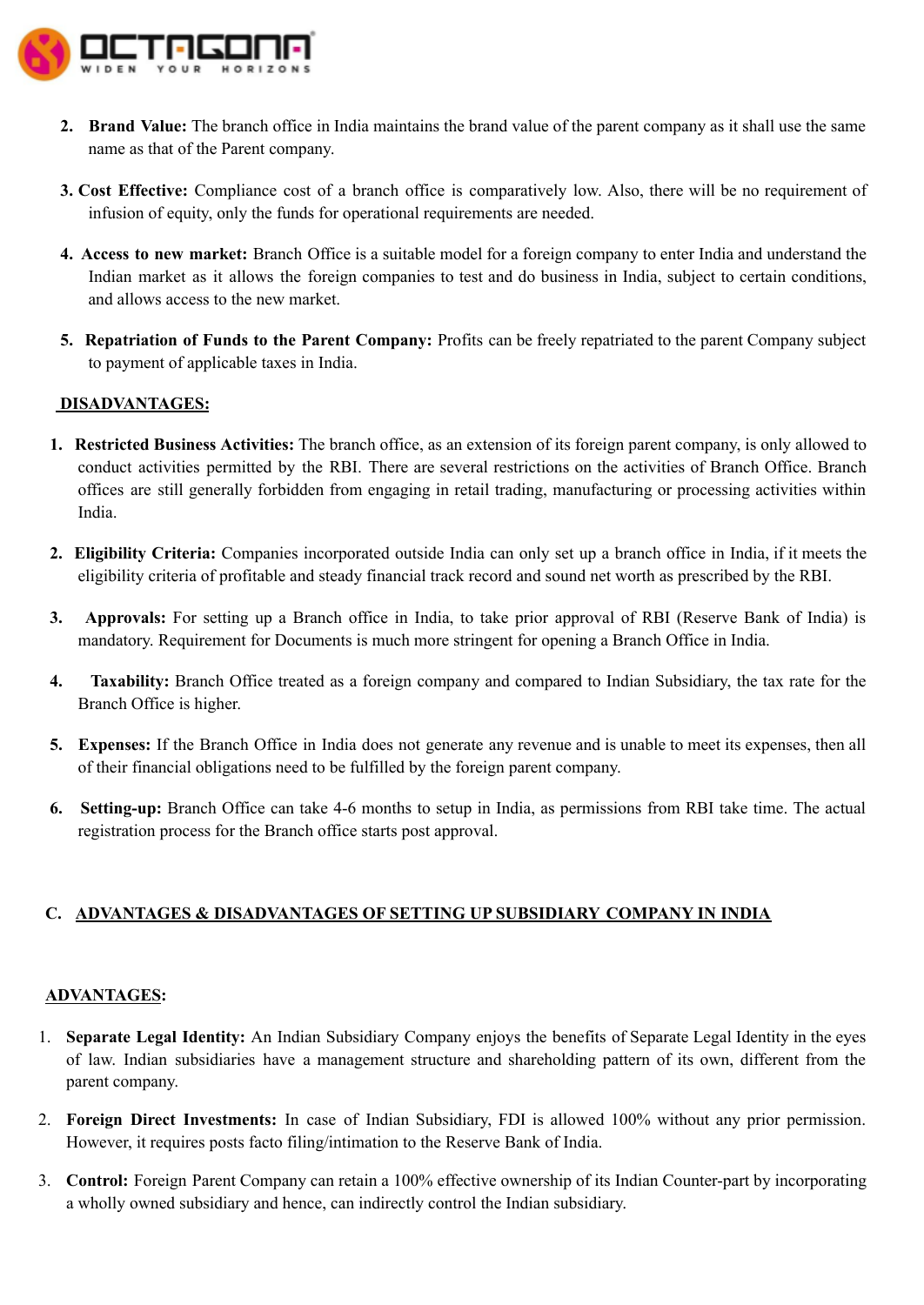

- 4. **Business Activities:** An Indian subsidiary can undertake all the business activities as permitted and mentioned in its Memorandum of Association.
- 5. **Taxation:** The Indian subsidiary will have the same tax structure as any domestic company in India.
- 6. **Financial Assistance from parent Company:** The Parent company can provide continuous inflow of funds by subscribing to new shares of subsidiary company and thus save it from cost of debt. The parent company can provide the monetary means and capability to its subsidiary.
- 7. **Lesser Setting up Cost:** Time and money consumed in registering an Indian Subsidiary is lesser compared to the Branch office registration.

### **DISADVANTAGES:**

- 1. **Setting up and Running Cost:** Establishing an Indian subsidiary business initially requires the financial assistance of a parent company. The costs are to get the subsidiary up and running and the cost in the next few years to sustain that subsidiary, based on various economic factors.
- 2. **Annual Compliance Cost:** Annual Compliance cost in case of a subsidiary company is slightly high in comparison to the annual cost of Branch office.
- 3. **Risk and Liabilities to the Foreign Parent Company:** The parent company may need to guarantee the loans of its subsidiaries, thereby directly exposing itself to the liabilities of its subsidiaries.

#### **IITALY**

Via Giovanni Falcone, 3 41012 Carpi (MO) - Italy PHONE: +39 059 9770184 FAX: +39 059 9770186

#### **IINDIA**

4II, DLF Tower B, Jasola District New Delhi 110076 - India PHONE: +91 II 41525055 FAX: +91 II 46536399 CIN: U744140DL2007PTC172026

#### **IVIETNAM**

26-28 Ham Nghi Street Ben Nghe Ward, District I Ho Chi Minh City - Viet Nam PHONE: +84 8 38248440 FAX: +84 8 38248441

#### **BRAZIL**

Alameda do Inga, 840 34000 000 Nova Lima Belo Horizonte - Brazil PHONE: +55 31 32344008

I WWW.OCTAGONA.COM | OCTAGONA@OCTAGONA.COM